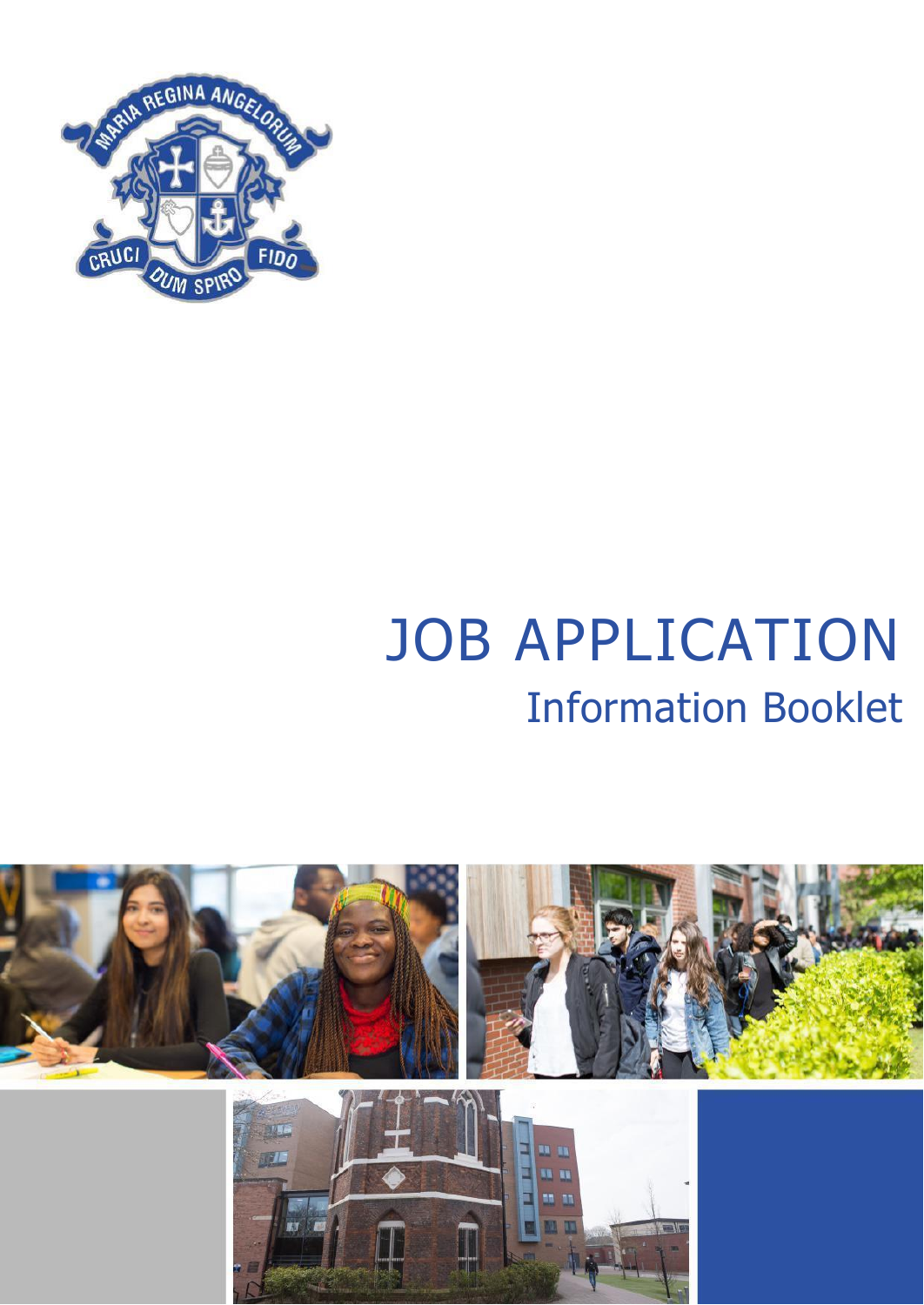

These notes are intended to guide you when making an application for advertised posts. Included are the Job Description and Person Specification. As you complete the application form and supporting statement you may find it helpful to refer to the job description and person specification.

#### Completing the Application Form

All candidates are required to complete the application form, as information supplied in the same format ensures compliance with our Equal Opportunities policy and Safer Recruitment Policy. Application forms may be typed or hand-written, as you prefer. Before filling in your application form, please read the job description carefully as it outlines the key responsibilities and the skills and qualifications required of the post holder. You will need to demonstrate that you meet the requirements of the job description (or at least have the potential to do so) and person specification in order to be considered for the shortlist and interview.

#### Examination Results Form

Where applicable, please complete the Examination Results Form and return with your completed application.

#### References

Suitable referees are people who have had direct recent experience of your work and who are in responsible positions. If you have had a recent break in your work history you may wish to nominate someone who has known you for a long time or perhaps been connected with any voluntary work you may have undertaken. If you are currently employed, or have been employed, you are asked to give your current or most recent employer. If you are a student, please give an academic referee.

#### The Supporting Letter of Application

The supporting statement or letter is regarded as a very important part of your application. You should make statements which demonstrate how your qualifications and experience match the criteria outlined in the job description and person specification. Your statement should be concise; try to keep to no more than 1000 words.

#### Criminal Convictions

The amendments to the Rehabilitation of Offenders Act 1974 (Exceptions) Order 1975 (2013 and 2020) provides that when applying for certain jobs and activities, certain convictions and cautions are considered 'protected'. This means that they do not need to be disclosed to employers, and if they are disclosed, employers cannot take them into account. Guidance about whether a conviction or caution should be disclosed can be found on the Ministry of Justice website.

You are advised that the post for which you are applying will be subject to full Criminal Records Bureau Disclosure and any offer of appointment will be subject to verification of an individual's criminal record and other Disclosure information, which is satisfactory to the Principal (or Chair of Governors for appointment to designated senior posts). The College will assess the relevance of any criminal record and having 'spent' or 'unspent' convictions will not necessarily bar an individual from employment; this will depend upon the relevance and circumstances relating to the offence/information and any such information will be treated in the strictest confidence and will only be used in consideration of your suitability for appointment. You will be asked to provide further information, which will include spent convictions, if shortlisted for interview. Disclosure forms will be held for a period of six months after receipt from the DBS and will be destroyed thereafter.

#### Arrangements for interview

Shortlisting is usually completed within a week of the closing date for applications. When the shortlist has been agreed, invitations for interview are sent to the selected candidates. The interview will usually be held within four weeks of the closing date. If you have not received an invitation to attend an interview within four weeks of the closing date, you may assume that your application has been unsuccessful.

Should the selection process incorporate tests or presentations, full details will be included in the letter of invitation to interview. Normal College practice is to contact referees following shortlisting for interview. If you wish to discuss this further please contact the HR Department.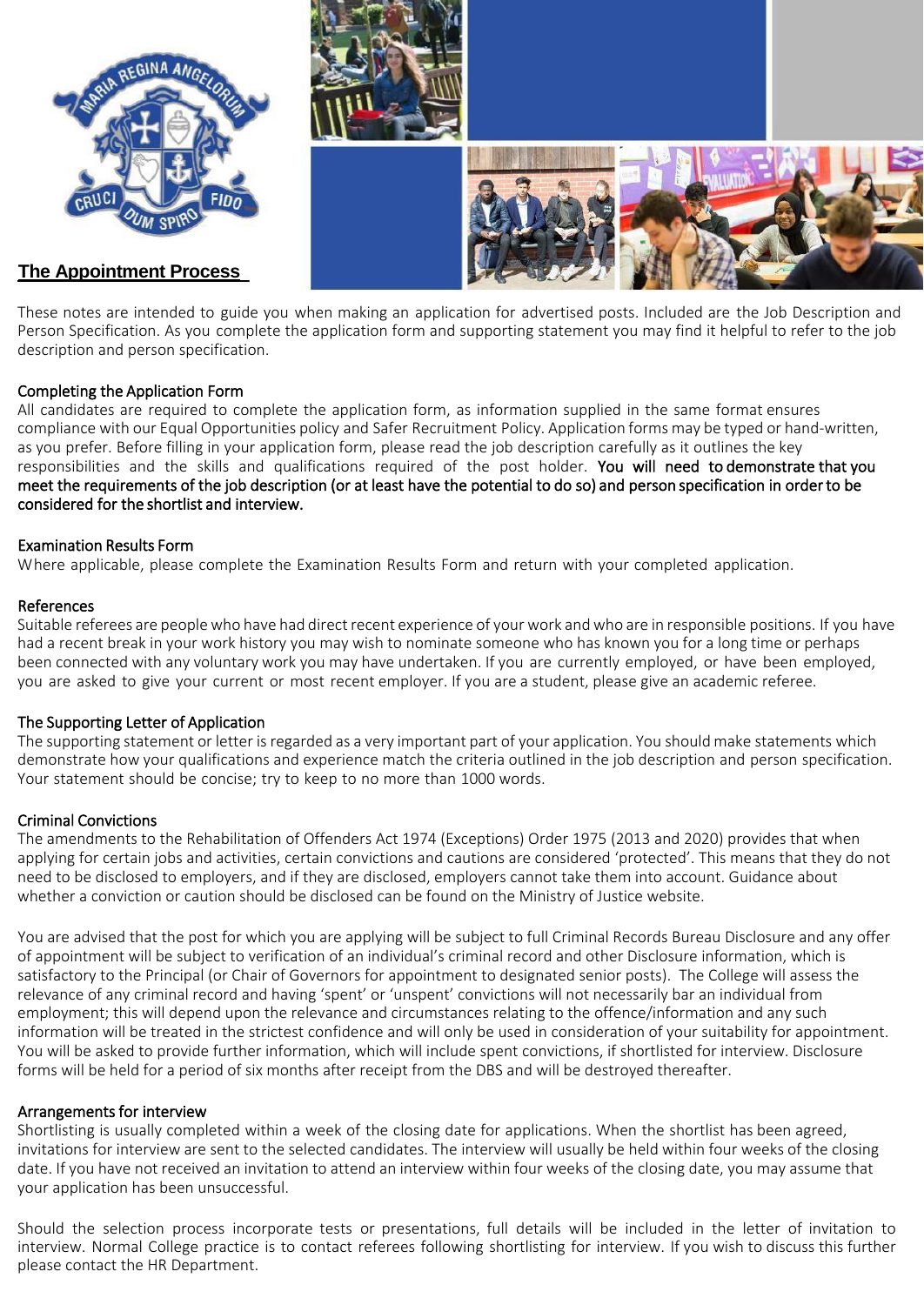

If you have a disability and require special adaptations or assistance, please contact the Human Resources Department, who will take appropriate measures to accommodate these needs.

#### The Interview

References received for candidates are made available to the selection panel. The decision of the selection panel is normally announced within one day of the interview and you will be contacted as soon as possible. Candidates should be prepared to accept or refuse an offer.

#### Selection for Appointment

The successful candidate will be contacted as soon as possible. The successful candidate must confirm in writing, or via email, their intention to accept or decline the post. Failure to confirm in writing will result in the offer of employment being withdrawn. All offers of employment are dependent upon the candidate's references and Disclosure and Barring Service (DBS) check being satisfactory and ability to meet the requirements of the Asylum and Immigration Act to be legally employed to work in the UK.

#### Work Health Assessment

The successful candidate will be required to complete a pre-placement health assessment with the College Occupational Health provider.

#### Arrangements for Application

The completed application form and letter of application should be forwarded to:

The Human Resources Department Loreto College Chichester Road South Manchester M15 5PB

Alternatively, they may be sent by email to: recruitment@loreto.ac.uk. Applications should not be sent to any other email address at the college as they may not meet the required deadline for receipt of applications.

#### The college is committed to safeguarding and promoting the welfare of young people and vulnerable adults and expects all staff and volunteers to share this commitment.

#### GDPR Privacy Policy

*This privacy notice relates to the collection, storage and use of your personal data in relation to Loreto Sixth Form College recruitment activities. The College reserves the right to make any updates and/or amendments to this privacy notice at any time, therefore we encourage candidates to review regularly and ensure that they are fully aware of the privacy notice in operation at any particular time.*

*The personal data you provide is collected for the purpose of making contact with you and then assessing your competence and capability for a role within the College. This data is provided directly by you or your third party representative (a recruitment agency acting on your behalf). The basis for collection of this data on our part is a combination of individual consent, legal obligations and legitimate interests. We will not collect any personal data from you that we do not need in order to assess your candidature for a role with us. The data we collect will not be shared with any third parties unless required by law.* 

Under UK law and best practice, we will retain all personal details and documentation such as interview notes for unsuccessful candidates and those candidates *who have withdrawn their application for a period of 6 months from the date they have been advised that their application has been unsuccessful or the date they have provided written request to withdraw. These personal details will then be destroyed and deleted electronically.*

*If at any point you believe the information we process on you is incorrect, you can make changes by emailing the HR Manager at recruitment@loreto.ac.uk. If you wish to raise a complaint on how we have handled your personal data, you can contact our Data Protection Officer at dpo@loreto.ac.uk directly to have this matter investigated.* 

*The College Data Protection Policy is available on the Loreto Website. A copy can be requested by emailing recrutiment@loreto.ac.uk*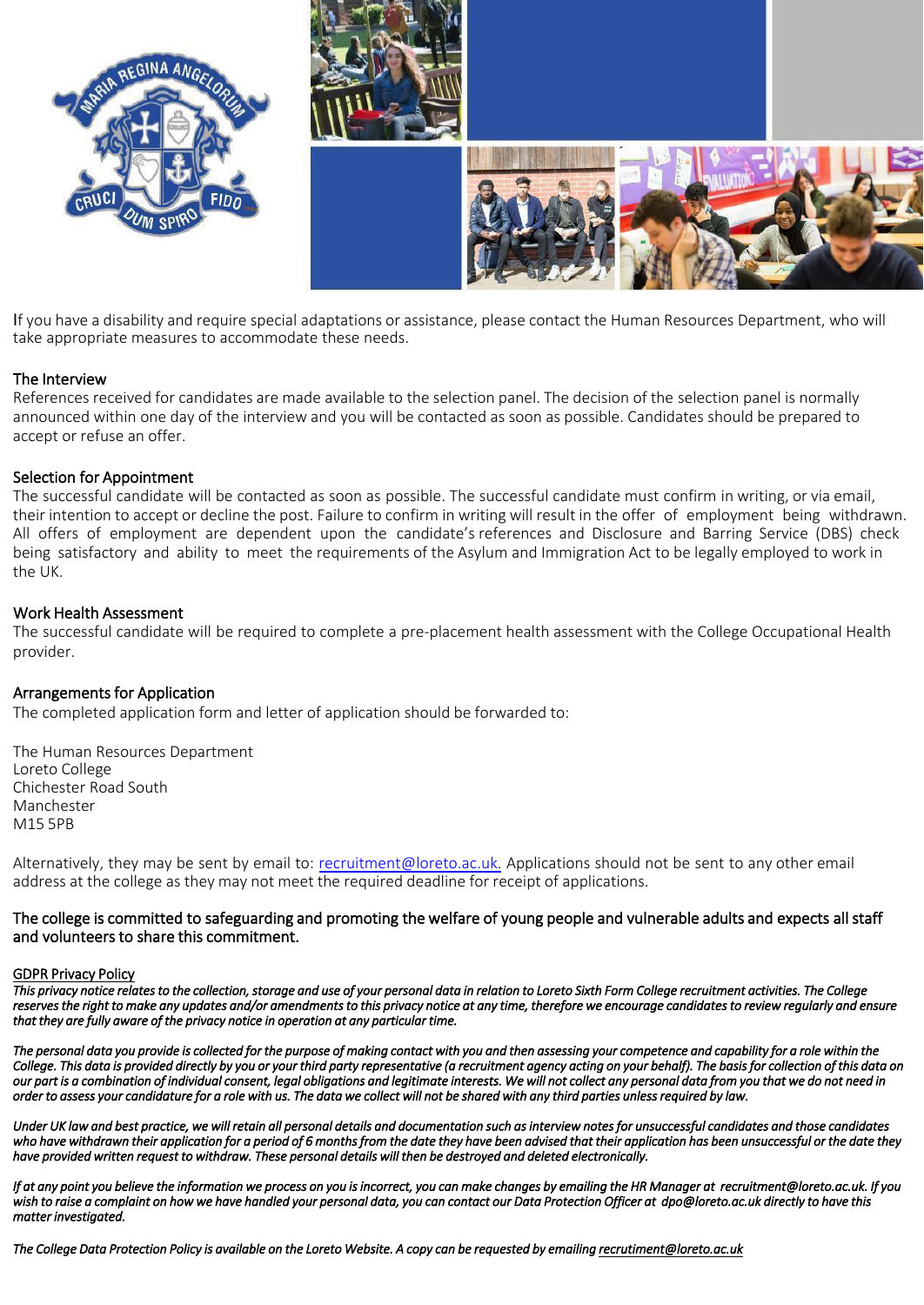



# **Mission Statement**

#### Our Vision

Loreto College is centred in God, rooted in Christ and animated by the spirit of Mary Ward, the founder of the Institute of the Blessed Virgin Mary. Our vision is that it will be an educational community where each person has the experience of being loved and valued as a sacred individual created by a loving God; a community where students enjoy an enriching and liberating education that helps them grow into the fullness of life and empowers them to be men and women of courage who are alive to the needs of humanity and committed to making a better world.

#### Statement of Purpose

Loreto College is part of the 3-19 continuum of Catholic education in Manchester and it exists to respond to the educational needs of young people from its partnership high schools and special schools in Manchester and surrounding areas. Its primary purpose is to guide these learners to success by challenging them to achieve academic and human excellence and by supporting them in the pursuit of this excellence. The college will work with other FE Providers to support students from its partnership high schools who wish to access the full range of vocational & occupational courses. In addition, it will be proactive in identifying and responding to the needs of other learners from the Catholic, local and wider communities where they are consonant with the college's core values.

#### **Context**

Loreto College Manchester is under the trusteeship of the Loreto Education Trust and is part of an international network of Catholic colleges run by the Institute of the Blessed Virgin Mary, a religious order founded in the seventeenth century by the Englishwoman Mary Ward. It has provided education in Manchester since 1851 and was established as a sixth form college in 1977 as part of the re-organisation of Catholic secondary education in the city. Since April 1993 it has been a designated college under the 1992 Further and Higher Education Act.

## Aims

Loreto College aims to be an educational community which:

- recognises that God can be found in all things
- is guided by the teaching of Christ and the Roman Catholic Church and in turn guides its Catholic young people in their faith journey and provides all its members with the opportunity of living, working and worshipping in a Christian community
- gives expression to the core values of Mary Ward freedom, justice, sincerity, truth, joy, excellence and internationality and encourages "seekers of truth and doers of justice" who are able to challenge accepted notions and modes of society
- values all its students as individuals and values all types of learning as it responds to the changing needs of individuals and society in the 21<sup>st</sup> century
- has the highest expectations of personal and academic excellence
- encourages active student involvement in their own learning and lifelong learning and fosters respect for intellectual questioning and debate in an atmosphere of freedom and respect for the dignity of each individual
- works in partnership with parents and carers, recognising that they are the primary educators of our students
- contributes to the educational, religious, cultural and economic well-being of Manchester and its environs.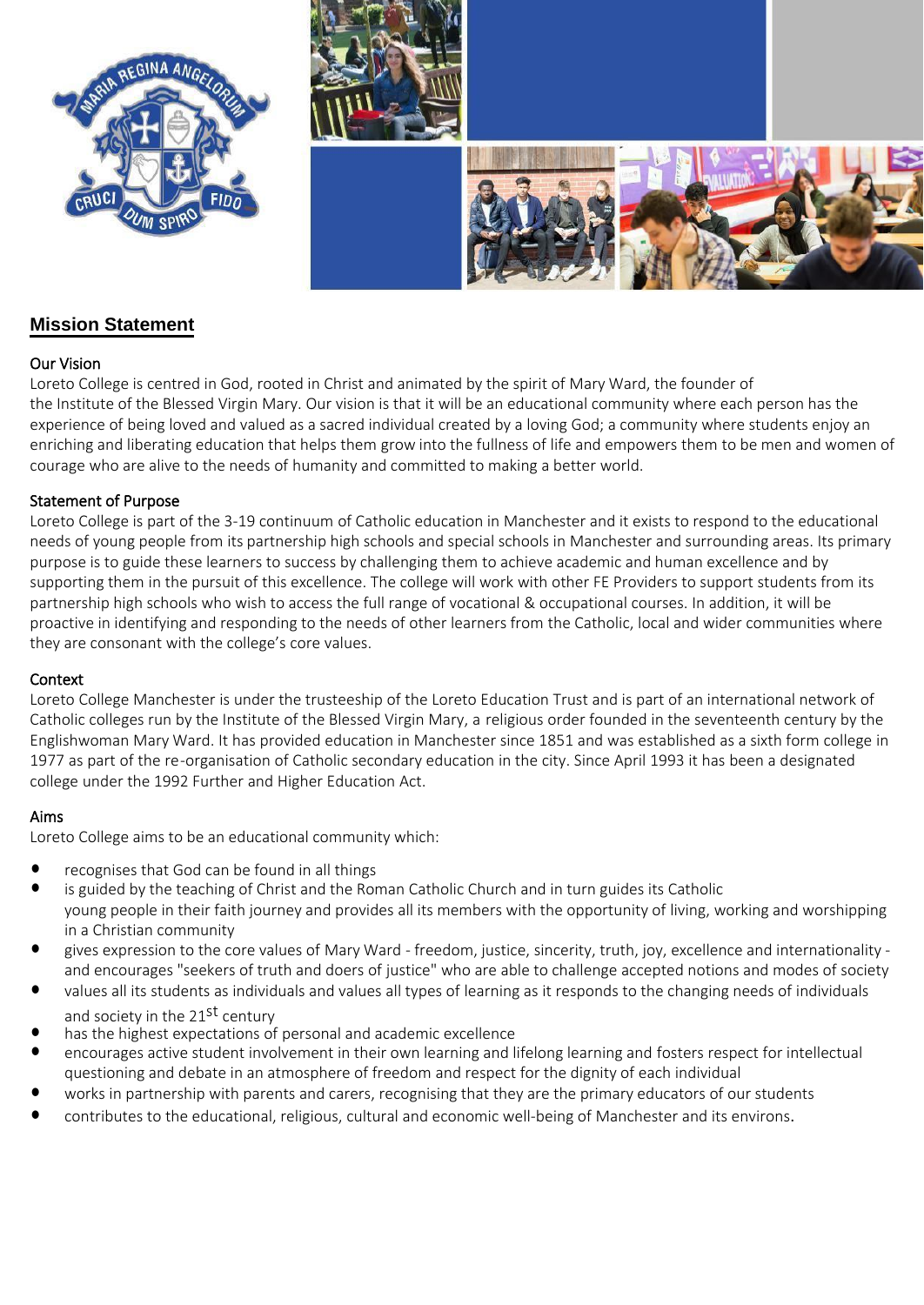

# **Strategic Objectives 2021-2022**

# Objective 1:

To sustain the College's vision to be an educational community where each person has the experience of being loved and valued as a sacred individual created by a loving God.

# Objective 2:

To make sure that all students and staff are fully supported to recover from the Pandemic and thrive, both in terms of their development and their mental well-being.

# Objective 3:

To maintain student recruitment in line with the College's Admissions Policy and retain the balance and mix of enrolments to ensure continued access for:

- $\bullet$  16 year old learners from Partnership High Schools who achieve fewer than 5 GCSEs at grades 9 4
- Learners with learning difficulties and disabilities
- Learners from the local community

# Objective 4:

To sustain and improve standards and promote excellence throughout the curriculum at all levels of academic and vocational endeavour.

# Objective 5:

To utilise the Enabling Departments of the College to ensure that we manage our staff, estate, resources and processes to enable the pursuit of our educational objectives effectively and efficiently.

# Objective 6:

 To work collaboratively with the Loreto Education Trust, the Manchester Catholic Education Partnership (MANCEP), Teach Manchester Teaching School Alliance and other groups within the College's local and extended community in support of the College's goals.

# Objective 7:

To maintain the College's outstanding financial health in order to implement our College Development Plan and Building strategy and protect the future of the College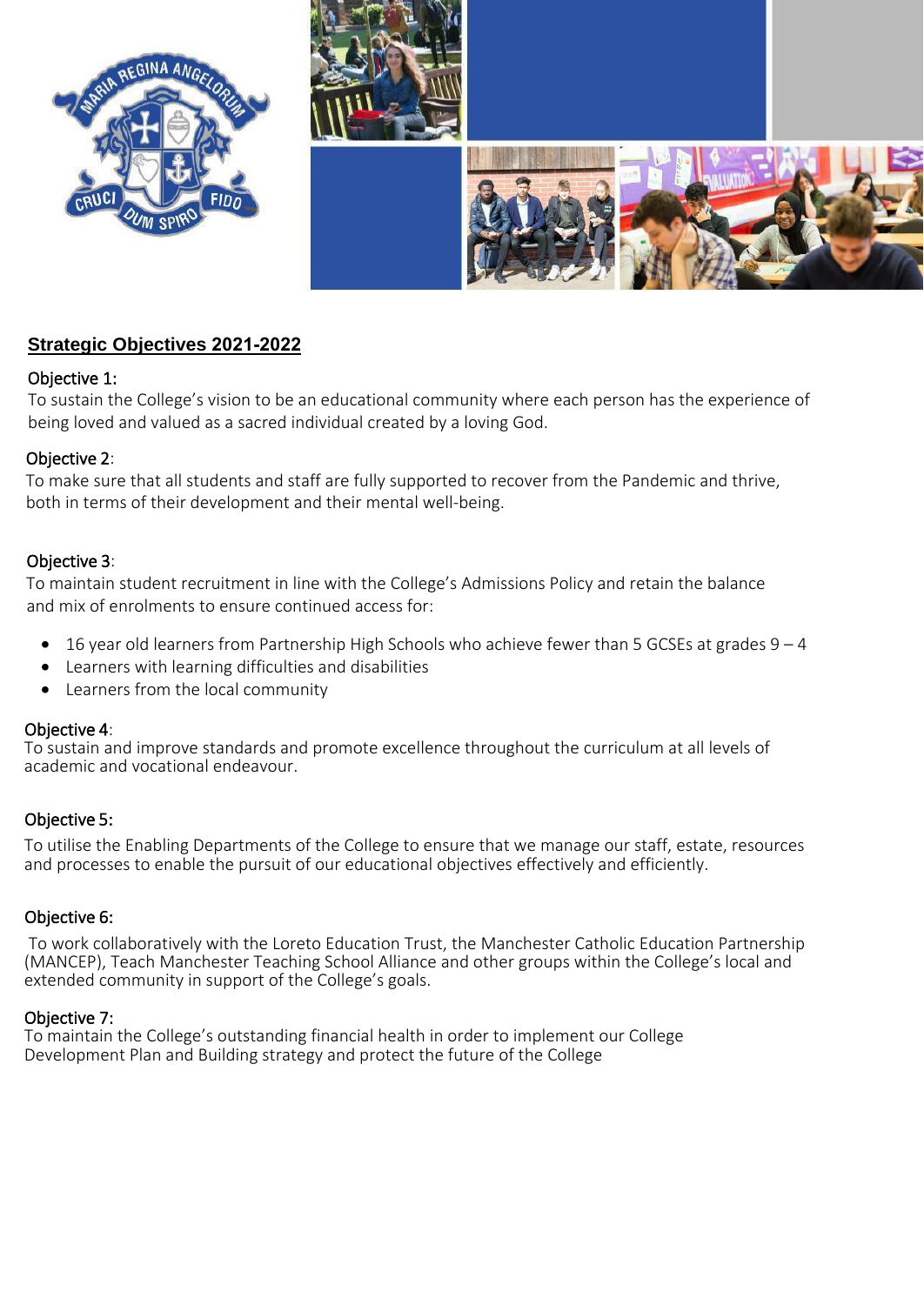

# **Loreto College Manchester**

Loreto Catholic Sixth Form College is located in Hulme, a mile south of the centre of Manchester and very close to Manchester University and Manchester Metropolitan University. Loreto College, Manchester is one of an international network of Catholic colleges run by the Institute of the Blessed Virgin Mary (IBVM), a religious order founded in the seventeenth century by the English woman Mary Ward. The mission of the College is to respond to the educational needs of young people from its partnership high schools and special schools in Manchester and surrounding areas. The college works with other FE Providers to support students from its partnership high schools who wish to access the full range of vocational & occupational courses.

The College's distinctive Catholic ethos owes much to the College's connection with the IBVM. In all its work the College aims to give expression to the core values of Mary Ward – freedom, justice, sincerity, truth, joy, internationality and excellence – and encourage "seekers of truth and doers of justice" who are able to challenge accepted notions and modes of society. It has high aspirations for its students not only in the context of academic excellence but within the wider context of human possibilities. Against the framework of its core values, the College challenges and supports not just the learner but the whole person. In doing this it strives to fulfil its primary purpose.

This radical mission impacts on Loreto's educational philosophy. Since its inception as a sixth form college in 1977 the College has been committed to the comprehensive principle. Inclusiveness has always been part of Loreto's ordinary mission. Inclusiveness has long been at the forefront of the colleges thinking in the development of new courses and the strong support structures which widen opportunities at 16 to all young people, not just the academically able. Its entry requirements for Advanced level study are: six GCSEs between 9-4 for most subjects and Grades 4/5 for English and Maths.

Loreto is one of the largest sixth form colleges in the country and regularly ranked highest in the North West for Alevel grades (APE), with an excellent record of progression for our comprehensive, multi-ability and diverse student population of 3,600. Loreto has an outstanding financial and Ofsted rating and was designated as a teaching school in 2014 providing a strategic lead for the 'Teach Manchester' alliance.

The college has had a presence in inner-city Manchester since 1854 and has recently completed a £40 million rebuilding programme, delivering modern, state-of-the-art facilities that have provided the backdrop to its most recent success. The college has up-to-date modern learning facilities in all subject areas, ensuring that students' learning environments are of the highest quality.

One key area of Loreto's success is the support provided for students, including three student study centres – with careers, study skills and mentoring support, a library and multimedia resources, dedicated private interview rooms for students requiring support, advice and counselling, and a chapel – for quiet reflection. Loreto's ICT facilities are excellent, with 21 IT suites, including AppleMacs. The recent opening of the final phase of the building programme, St Joseph's, includes maths and science theory rooms. Prior to this, the new build programme included a shop, a theatre workshop area, an additional theatre, new media editing suites, music technology suites and sound recording studios.

Applications for Loreto far exceed the number of places that we are able to offer.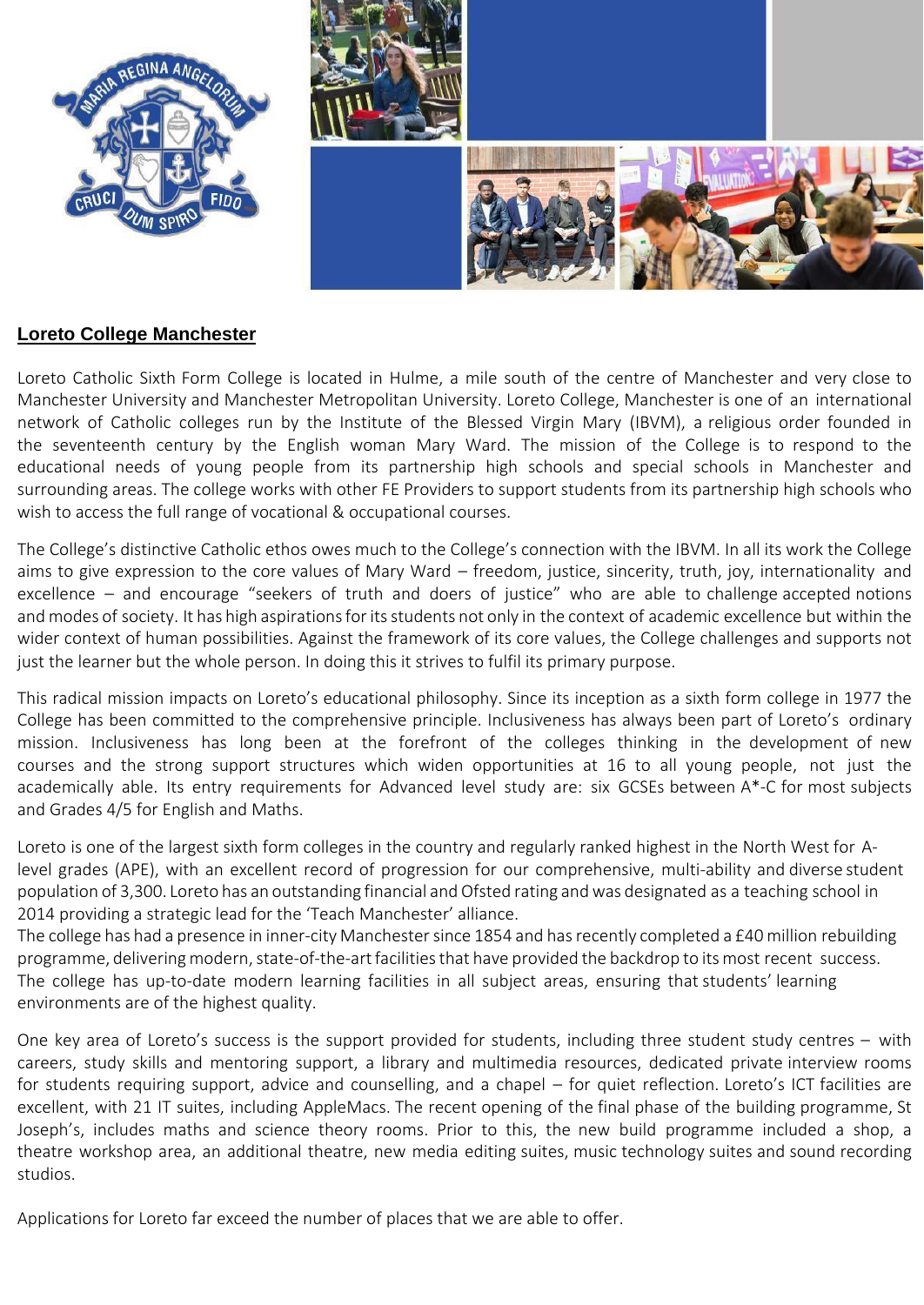

Loreto has a long established gifted and talented unit, which provides enrichment opportunities and extension activities to enhance Oxbridge applications. The department for students with learning difficulties and disabilities has approximately 40 students.

In 2006, Loreto was awarded the prestigious Queen's Anniversary Prize for Further and Higher Education. Loreto received the honour after a thorough and rigorous evaluation of its teaching and learning across all areas of its curriculum and contributions made to education locally, nationally and internationally. The college has, throughout the last decade, been awarded Beacon status and designated by the DfE as a national Teaching School: the Principal is a National Leader of Education.

Under the rigorous OFSTED regime, Loreto was the first college in the country to receive outstanding for every aspect of the new inspection framework. OFSTED noted that, "Loreto College is outstanding in every respect". The inspection report also notes, "large numbers of students give their time freely to support charitable causes, fundraising and social activities which promotes social responsibility and global awareness. Their generosity, tolerance and respect for each other is exemplary."

Loreto recognises that staff are its most important resource and is committed to investing in Staff Development. We are committed to building a healthy, vibrant college that treats people with respect and creates opportunities. Bringing together employees and students with different backgrounds, experiences and perspectives allows us to be more innovative and successful.

| <b>Full-time</b><br>teachers | <b>Part time</b><br><b>teachers</b> | <b>Full time all</b><br>vear support<br>staff | Part time all year Full-time term-   Part-time term-<br>support staff | time support $\parallel$ time support<br>staff | staff |
|------------------------------|-------------------------------------|-----------------------------------------------|-----------------------------------------------------------------------|------------------------------------------------|-------|
| <b>116</b>                   | 70                                  | 29                                            |                                                                       | 31                                             | 24    |

Staff numbers are as follows:

# **Senior Leadership Team**

- > The Senior Leadership Team of four comprises:
- > The College Principal: Michael Jaffrain
- > The Deputy Principal: Andrea Pritchard
- > The Vice Principal: Curriculum & Quality, Mike Deasy
- > The Vice Principal: Planning and Resources, Tracy Livesey

# **Senior Management Team**

- > The Senior Management Team comprises of the above plus the following:
- > The Assistant Principal: Curriculum: Graeme Balfour
- > The Assistant Principal: Head of Student Services Upper Sixth: Cate Carey
- > The Assistant Principal: Head of Student Services Lower Sixth: Jonty Leach
- > The Strategic Manager for Marketing & Schools Liaison: Danny Price
- > Head of Information Systems: James Atkiss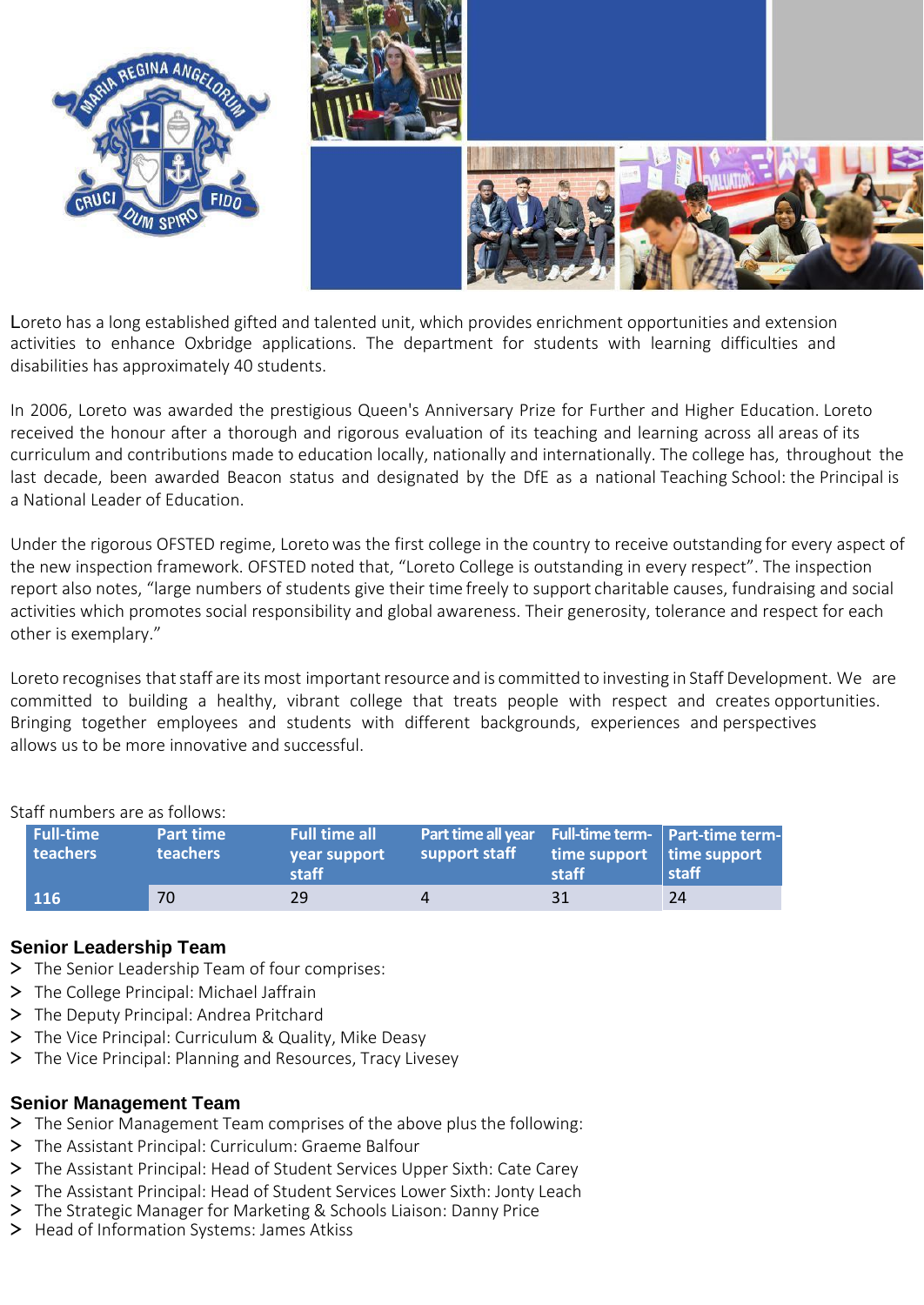

The Deputy Principal is also Head of Student Services with managerial responsibility for tutorial support and Chaplaincy. Tutorial support for 16-19 students is delivered by a team of 12 Heads of Hall, each of whom is responsible for a team of tutors. Each tutor is responsible for a group of Lower Sixth, Upper Sixth or Third Year Sixth students. All 16-19 year old students have daily access to a personal tutor. The college allocates 1 hour 20 minutes per week to tutorial support; 50 minutes of this is the Tutorial Period and all students have a weekly assembly time. There are eight separate specialist tutor groups for the most able students across Upper and Lower Sixth.

In Lower Sixth, the groups contain either two-year or one-year students. Student support is also delivered through Learning Services, RE and enrichment activities, all of which come under the collective responsibility of the Vice Principal: Curriculum & Quality.

## College Management Team

The college management team is comprised of the Senior Leadership Team, Senior Management Team, the Heads of Hall, the Curriculum Team (see below) and the Director of Administration and College Services. This group meet once a month.

# Curriculum Team

The curriculum is managed in Faculties: Languages and Arts; Science & Sport; Maths, Economics & Computing; Humanities; and Social Sciences, which are led by five Heads of Faculty. The Head of General RE is responsible for the General RE programme which is followed by every student. This group is joined by the Vice Principal: Resources & Planning, Tracy Livesey. It is chaired by the Vice Principal: Curriculum & Quality, Mike Deasy. The Assistant Principal for Curriculum, Graeme Balfour, is in the team. Five managers with cross-college responsibilities form the remainder of the team: Danny Foulder, who has responsibility for Schools Liaison and is also Co-ordinator of the Greater Manchester High Achievement Partnership (GHMAP); Eleanor Burnett who has responsibility for Equality & Diversity; James Atkiss, Head of Information Systems, Tom Hetherington, Head of Teaching & Learning and Ian Udall who has responsibility for the High Achiever's Unit. The team meets every two weeks.

## Halls

The College Tutorial System comprises twelve Hall groups. These are: Alphonsa, Bakhita, Campion, de Porres, Gonzaga, Kizito, Loyola, Poyntz, Rookwood, Vaz, Wigmore and Xavier. The Halls are named after some of Mary Ward's companions, significant saints from the Ignatian tradition and saints from the wider, international church. The Heads of Hall Team meets every two weeks and is managed by the Vice Principal.

# **Chaplaincy**

Loreto has a Chaplain, a Chaplaincy team and visiting clergy who regularly celebrate Mass in the college.

The Chaplaincy is a space for all students at Loreto, whether they're striving for a better world; need a break from the daily hustle and bustle; want to make time for God and the spiritual in life; need someone to chat to if times are hard; or need a quiet space to go to. The aim is to help each student to flourish.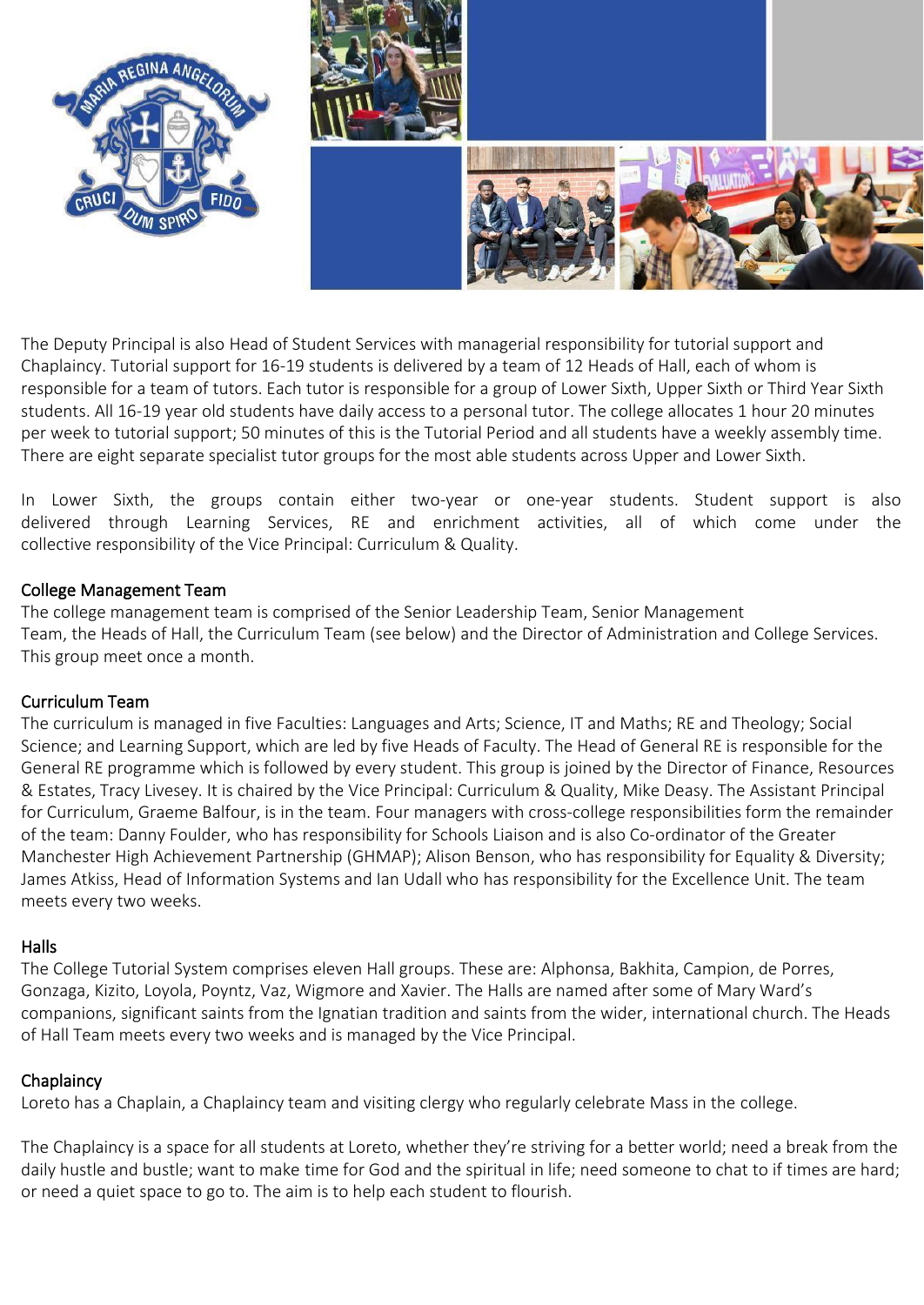

Whilst Chaplaincy also supports the academic side of the college, it is a place to grow in other ways and to help students fully grow into the person they are meant to be. Loreto College celebrates weekly Mass each Thursday lunch time and morning prayer is at 8.30am to which all staff and students are welcome. Chaplaincy offers tea and biscuits at break time and organises a 'Pop-up Chaplaincy' in other buildings throughout the week on the campus, to raise the profile of Chaplaincy, advertise Chaplaincy events and encourage students to participate in Chaplaincy activities.

There are residential retreats for students throughout the year and staff retreats are also offered for those who wish to attend. Each year students visit Taize, the ecumenical community in France. A group of staff and students also travel on pilgrimage to Lourdes – and spend a week in the summer term volunteering in the south of France, helping sick and disabled children and young people to experience faith in new ways whilst at the shrine of Our Lady. Students come along from all walks of life, and from all faiths and none. The Chaplains liaise with the LEEN, MANCEP, ACVIC and Salford Diocesan Chaplains in order to share good practice. In addition, Loreto Chaplains attend the Jesuit Chaplains' Conference twice a year which enables the Chaplains to regularly reconnect with Ignatian Spirituality. There are excellent links between the college chaplaincy team and the Manchester University Chaplaincy which is run by the Jesuits.

## Enabling Team

The Enabling Departments are: CCIT, Software Development, Library & Study Centres, Exams, Finance, CIS, Administration/Reprographics, Premises and Human Resources. The Director of Administration and College Services, Helen Green, chairs the meetings of the Enabling Departments and is also responsible for the organisation of internal and external large-scale events, and is involved with community liaison and admissions.

# Curriculum

The College offers 37 courses at GCE Advanced level. The college offers four BTEC Level 3 Extended Diploma courses: in Health & Social Care, Travel & Tourism, IT and Sport. Travel & Tourism, IT, Health and Social Care and Sport are also accredited, where applicable, at Certificate and Subsidiary Diploma level to suit student needs but these would not be the students' primary learning goals. At intermediate level the college offers three GCSE subjects: English, Maths, Core Science. It offers three BTEC Level 2 Extended Certificates (in L&T, H&SC and IT). At foundation level it offers the BTEC Level 1 and the Pathways to Independence course for students with learning difficulties and/or disabilities.

## Governance

The Governing Body has a number of committees: Finance & General Purposes, Audit, Standards, Buildings, Remuneration, Advisory and Appeals which operate effectively according to the Instrument and Articles of Government. The Governing Body sets and monitors the strategic direction of the College. It is involved closely the strategic planning process and has a strong grasp of financial and accommodation matters. It is well informed and has a clear focus on curriculum and students both in setting and maintaining the College's educational character and direction. Its Quality Assurance arrangements are comprehensive and effective and include a robust critical analysis of the Annual College SAR and systematic monitoring of action plans. There is a climate of mutual respect between the Governing Body, as employer, and staff.

The Governing Body assure themselves of the quality of the College's work through its Standards Committee which meets four times a year. The Standards Committee membership comprises four Governors, the Principal, Vice Principal, Assistant Principals, Heads of Faculties, the Director of Administration and College Services, the MIS Manager, the Equal Opportunities Coordinator, student and staff governors and a critical friend.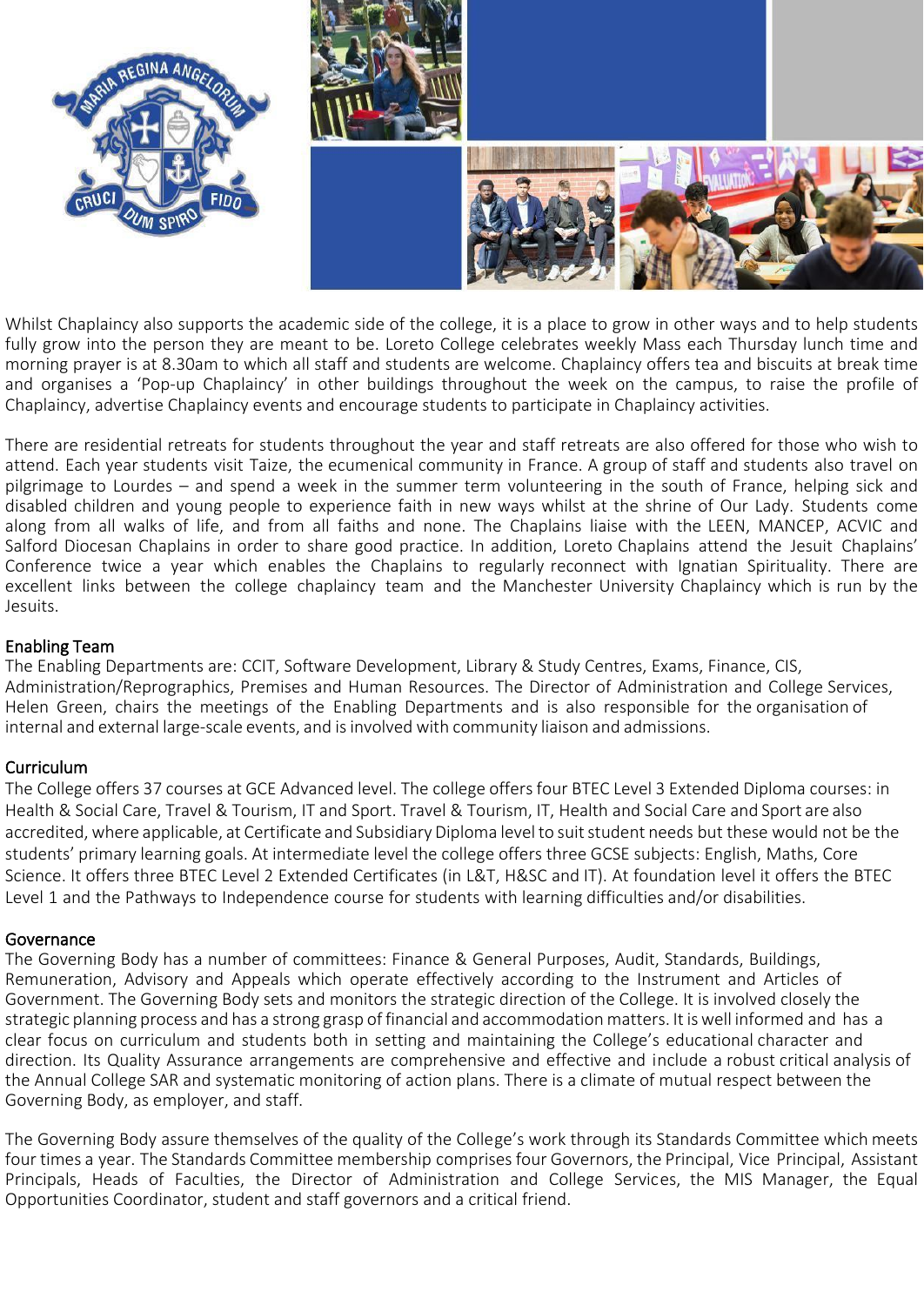

# **Loreto College Equal Opportunities Policy For Staff**

#### Preamble

Loreto College is a designated Catholic Sixth Form College established to serve the needs of 16 to 19 year old students in Manchester and surrounding areas. Its Mission Statement encourages both staff and students to be "...doers of justice" and it is therefore committed to an Equal Opportunities Policy which respects the view that no employee should experience less favourable treatment. This assumes a commitment on the part of the employee to the ethos of the college and that there is no offending background which could create risk to students and vulnerable adults.

## 1.0 Introduction - General Policy Statement

1.1 This policy has been formulated to promote, implement and monitor the equality of opportunity for

present and potential future staff at Loreto College.

- 1.2 The college will seek to ensure equality of opportunity for all its staff.
- 1.3 The College will ensure that, through this policy, it fulfils its obligations under the Equality Act (2010)

which makes it unlawful to discriminate directly or indirectly, or harass customers or clients because of the protected characteristics of disability, gender reassignment, pregnancy and maternity, race, religion or belief, sex, and sexual orientation in the provision of goods and services.

1.4 The College Governing Body will be the respondent in circumstances where the legislation has been deemed to be breached by the college, by any appellant.

1.5 The College will co-operate/consult with such national/local Advisory Bodies as operate to monitor/implement the Act of 1.3 in resolving any disputes which may arise through the implementation of this policy and in amending or amplifying this policy.

# **2. Applicants for Posts**

- 2.1 The College will ensure that information required for monitoring purposes will be kept separate from the application form and will not be used for any short-listing process.
- 2.2 Person and job specifications will be limited to those requirements that are necessary for the

effective performance of the job and candidates should meet the minimum criteria required by the college including its ethos and that there is no offending background that could create risk to students and vulnerable adults. Candidates for employment or promotion will be judged objectively against the requirements of the job, taking account of any reasonable adjustments that may be required for candidates with a disability. Disability and personal or home commitments will not form the basis for employment decisions except where necessary.

- 2.3 All staff involved in the selection process will be trained in the provisions of the Act outlined in 1.3.
- 2.4 In the Interview process;
- (a) No candidates will be discriminated against on the grounds of the criteria outlined in 2.2.
- (b) All candidates will be assessed in the same manner.

2.5 The College will meet, as far as is possible, any special requirements requested prior to interview which will assist persons with disabilities at the interview.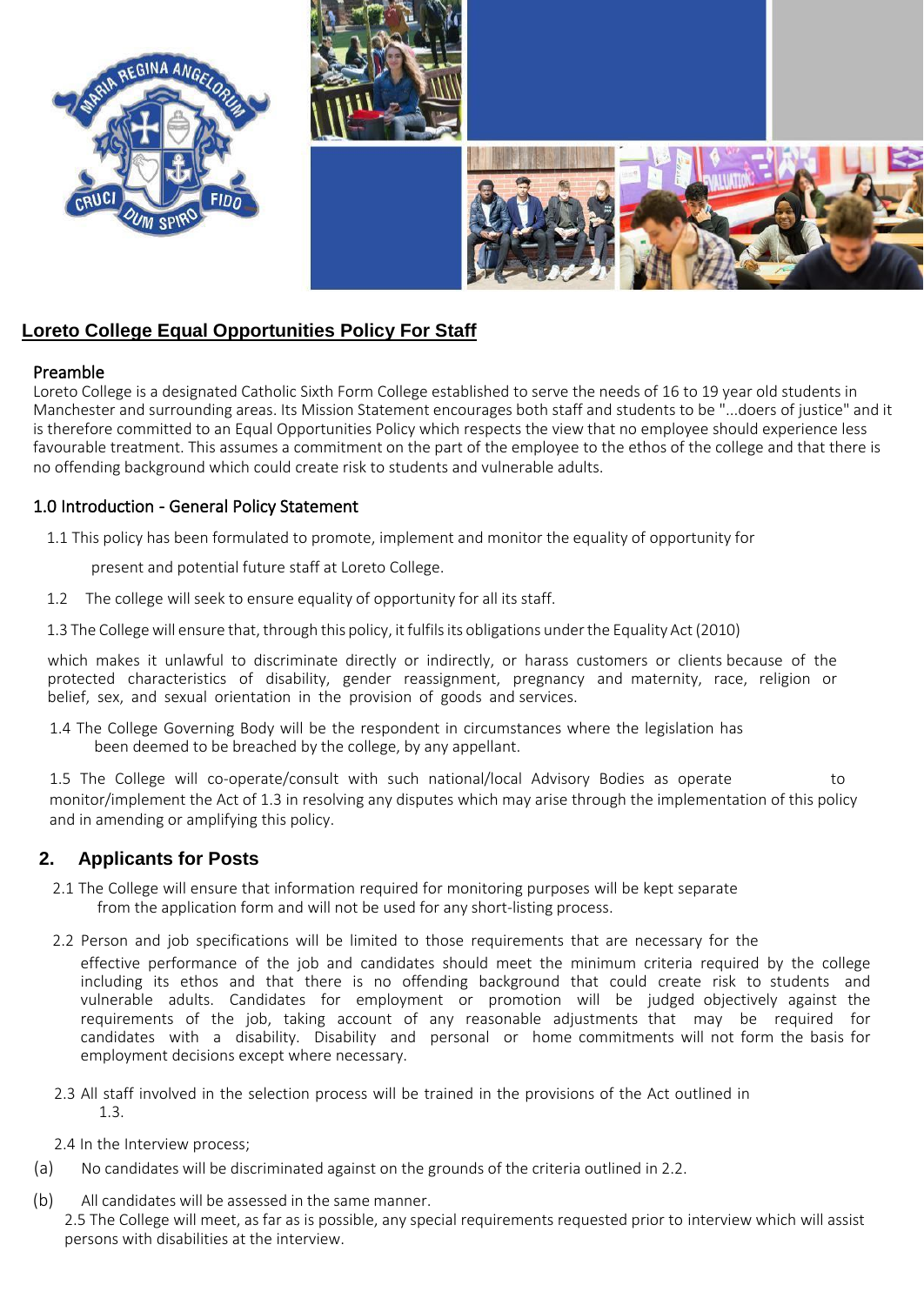

# **3. In Employment**

- 3.1 No member of staff will experience discrimination in terms of access to promotion, training or any other benefits or facilities provided that they meet the minimum criteria required.
- 3.2 No member of staff will be dismissed on the grounds of their physical or social attributes. This

assumes a commitment on the part of the employee to the ethos of the college and that there is no offending background which could create risk to children and vulnerable adults.

- 3.3 No member of staff will be subjected to any form of detriment on the criteria outlined in 3.2.
- 3.4 The College will ensure that a working environment is provided which does not prevent

disabled individuals taking up positions for which they are suitably qualified.

3.5 If any member of staff feels that they have a legitimate grievance on the basis of the criteria outlined in the Policy then procedures will be followed as detailed in the Staff Handbook.

# **3. Employee's Responsibilities**

- 4.1 Every employee is required to assist the College to meet its commitment to provide equal opportunities in employment and avoid unlawful discrimination.
- 4.2 Employees can be held personally liable as well as, or instead of, the College for any act of unlawful discrimination.
- 4.3 Acts of discrimination against employees or customers are disciplinary offences and will be

dealt with under the College's disciplinary procedure. Discrimination may constitute gross misconduct and could lead to dismissal without notice.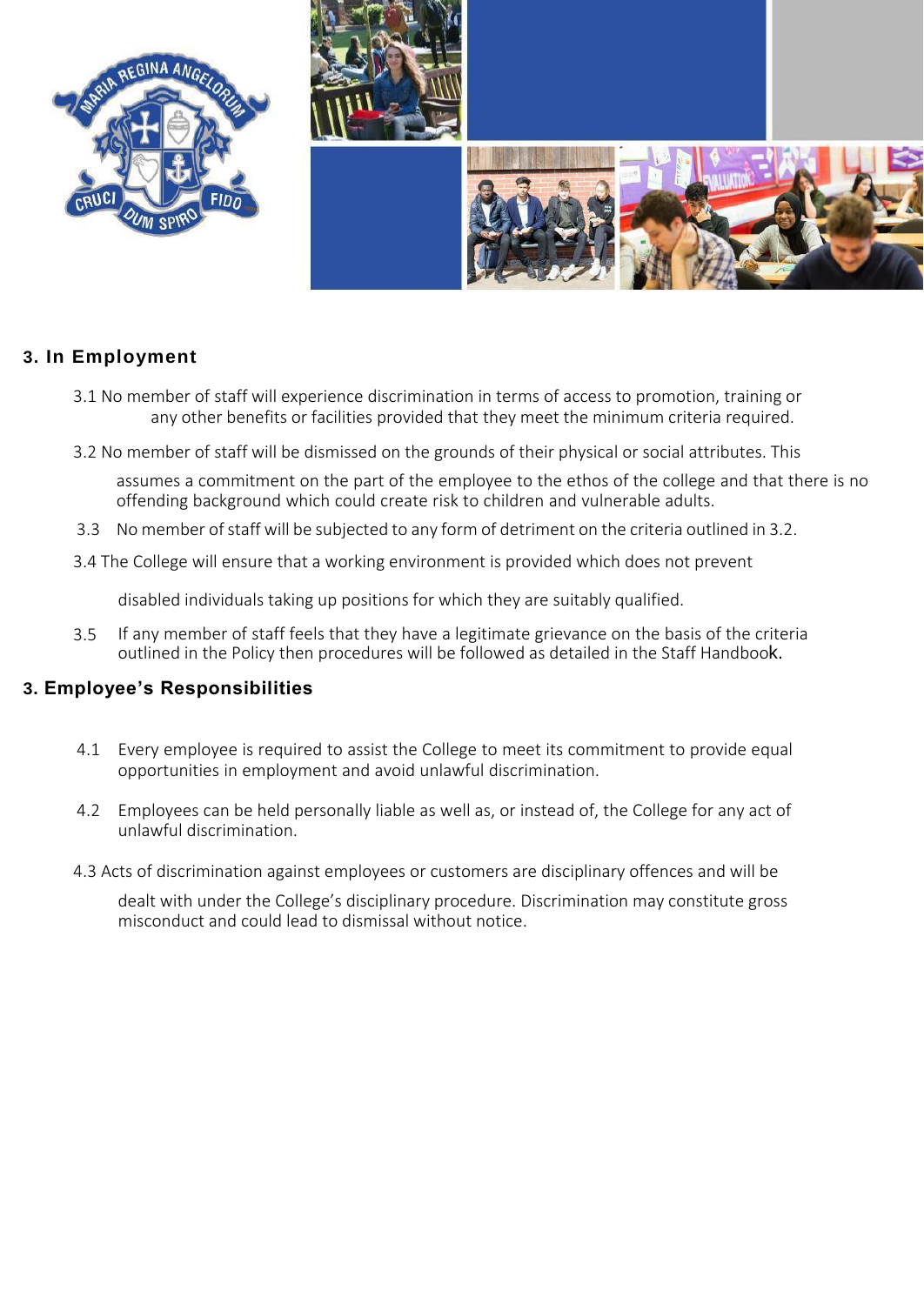

## **Policy for the Recruitment of Ex-Offenders**

#### **V**ision

Loreto College is centred in God, rooted in Christ and animated by the spirit of Mary Ward, the founder of the Institute of the Blessed Virgin Mary. Our vision is that it will be an educational community where each person has the experience of being loved and valued as a sacred individual created by a loving God; a community where students enjoy an enriching and liberating education that helps them grow into the fullness of life and empowers them to be men and women of courage who are alive to the needs of humanity and committed to making a better world.

#### Introduction

The College aims to be an educational community which gives expression to the core values of Mary Ward freedom, justice, sincerity, truth, joy, excellence and internationality.

Loreto College has the highest expectations of personal, academic and professional excellence. This document sets out the College's policy and guidance on the procedures it will follow relating to the recruitment of exoffenders. In doing so, the college will be mindful of its core values and of its duty of care to all its staff and students and will endeavour to act at all times with justice, compassion and respect for the dignity and worth of all those involved in the process.

#### Preamble

As an organisation using the Disclosure and Barring Service (DBS) checking service to assess applicants' suitability for positions of trust, Loreto College complies fully with the Code of Practice and undertakes to treat all applicants for positions fairly. It undertakes not to discriminate unfairly against any subject of a DBS check on the basis of a conviction or other information revealed.

Loreto College is committed to the fair treatment of its staff, potential staff or users of its services, regardless of race, gender, religion, sexual orientation, responsibilities for dependants, age, physical/ mental disability or offending background.

#### General Statement

- This policy, on the recruitment of ex-offenders, is made available to all applicants for employment with Loreto College.
- Having a criminal record will not necessarily bar a person from working at Loreto College. This will depend entirely on the nature of the position applied for and the details of the offence(s), caution(s) or reprimand(s) and the relevance of such to the work of the college.
- As an organisation assessing applicants' suitability for positions which are included in the Rehabilitation of Offenders Act 1974 (Exceptions) Order using criminal record checks processed through the Disclosure and Barring Service (DBS), Loreto College complies fully with the Code of Practice and undertakes to treat all applicants for positions fairly. Loreto College undertakes not to discriminate unfairly against any subject of a criminal record check on the basis of a conviction or other information revealed.